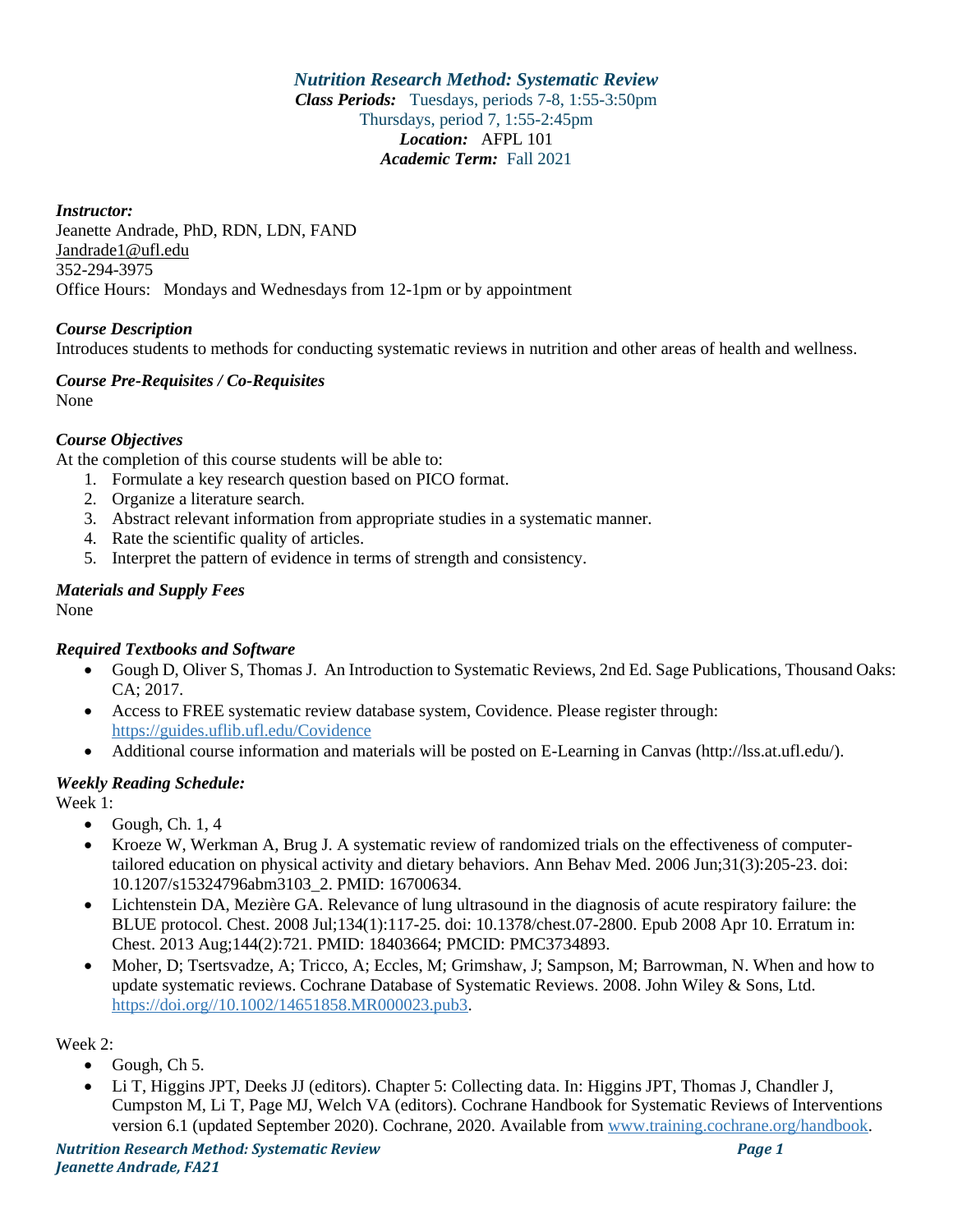### Week 3:

- Liberati A, Altman DG, Tetzlaff J, Mulrow C, Gøtzsche PC, Ioannidis JPA et al. The PRISMA statement for reporting systematic reviews and meta-analyses of studies that evaluate healthcare interventions: explanation and elaboration BMJ 2009; 339
- Norris SL, Holmer HK, Ogden LA, Burda BU. Conflict of interest in clinical practice guideline development: a systematic review. PLoS One. 2011;6(10):e25153. doi: 10.1371/journal.pone.0025153. Epub 2011 Oct 19. PMID: 22039406; PMCID: PMC3198464.

## Week 5:

 $\bullet$  Gough, Ch. 6,7

# Week 6:

• Gough, Ch. 10

# Week 7:

• Gough, Ch. 8

# Week 8:

• Gough, Ch. 9

# *Assignments*

Assignments are due on the dates indicated on the syllabus. Late assignments will be penalized 10% for each day late for up to 5 days including weekends.

### *Course Schedule*

| Week           | Topic                                               | Assignments due: Thursday by 1159pm  |
|----------------|-----------------------------------------------------|--------------------------------------|
|                | Overview of a systematic review/Identifying a topic |                                      |
| $\overline{2}$ | Formulating a research question                     |                                      |
| 3              | Developing a protocol                               | PICO research question               |
| $\overline{4}$ | Searching the literature                            |                                      |
| 5              | <b>Title/Abstract Screening</b>                     | Keywords and databases               |
| 6              | Full text screening                                 |                                      |
|                | Data extraction                                     |                                      |
| 8              | Assessing the quality of the articles: RCTs         | Outline of manuscript                |
| 9              | Assessing the quality of articles: non-RCTs         |                                      |
| 10             | Making sense of the data                            |                                      |
| 11             | Publication bias                                    |                                      |
| 12             | Introduction to effect sizes                        | Data extraction table/ PRISMA figure |
| 13             | Writing the report                                  |                                      |
| 14             | Peer-review process                                 |                                      |
| 15             | Presentations                                       | Presentation                         |
| 16             | Final week                                          | Draft manuscript due                 |

# *Attendance Policy, Class Expectations, and Make-Up Policy*

Per University Policy, attendance is expected at all class sessions. When an absence does occur, the student is responsible for the material covered during the absence. When possible, the student should notify the instructor in advance of an anticipated absence. Dr. Andrade will grant make-up privileges (when possible) to students for properly verified absences due to illness, emergency, or participation in an official University activity. Excused absences must be consistent with university policies in the [Graduate Catalog](https://catalog.ufl.edu/graduate/?catoid=10&navoid=2020#attendance) and require appropriate documentation. Additional information can be found in [Attendance Policies.](https://catalog.ufl.edu/UGRD/academic-regulations/attendance-policies/)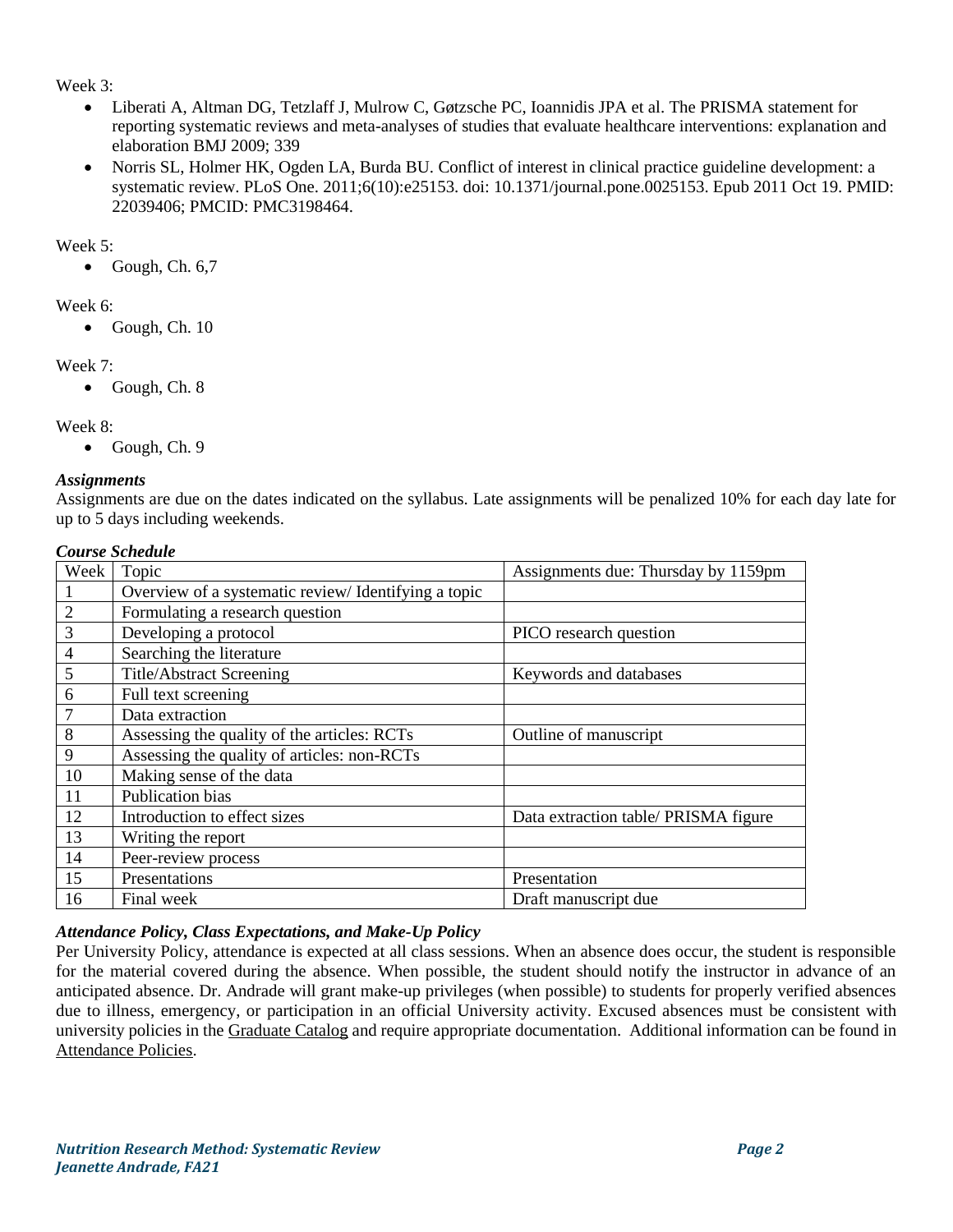#### *Evaluation of Grades*

| <b>Assignment</b>      | <b>Total Points</b> | <b>Percentage of Final Grade</b> |
|------------------------|---------------------|----------------------------------|
| PICO research question | 10                  | 7%                               |
| Keywords and databases | 10                  | 7%                               |
| Outline of manuscript  | 30                  | 20%                              |
| Data extraction table/ | 20                  | 13%                              |
| PRISMA figure          |                     |                                  |
| Presentation           | 25                  | 17%                              |
| Draft manuscript       | 55                  | 36%                              |
|                        | 150                 | 100%                             |

### *Grading Policy*

| <b>Percent</b> | <b>Grade</b> | <b>Grade</b><br><b>Points</b> |
|----------------|--------------|-------------------------------|
| $90.0 - 100.0$ | A            | 4.00                          |
| $87.0 - 89.9$  | $A-$         | 3.67                          |
| $84.0 - 86.9$  | $B+$         | 3.33                          |
| $81.0 - 83.9$  | B            | 3.00                          |
| 78.0 - 80.9    | $B -$        | 2.67                          |
| $75.0 - 79.9$  | $C+$         | 2.33                          |
| $72.0 - 74.9$  | $\mathsf{C}$ | 2.00                          |
| $69.0 - 71.9$  | $C-$         | 1.67                          |
| $66.0 - 68.9$  | $D+$         | 1.33                          |
| $63.0 - 65.9$  | D            | 1.00                          |
| $60.0 - 62.9$  | $D-$         | 0.67                          |
| $0 - 59.9$     | E            | 0.00                          |

More information on UF grading policy may be found at: [UF Graduate Catalog](https://catalog.ufl.edu/graduate/?catoid=10&navoid=2020#grades) [Grades and Grading Policies](https://catalog.ufl.edu/UGRD/academic-regulations/grades-grading-policies/)

#### *Students Requiring Accommodations*

Students with disabilities who experience learning barriers and would like to request academic accommodations should connect with the [Disability Resource Center.](https://disability.ufl.edu/students/get-started/) It is important for students to share their accommodation letter with their instructor and discuss their access needs, as early as possible in the semester.

### *Course Evaluation*

Students are expected to provide professional and respectful feedback on the quality of instruction in this course by completing [online evaluations](https://gatorevals.aa.ufl.edu/) via GatorEvals. Students will be notified when the evaluation period opens, and can complete evaluations through the email they receive from GatorEvals, in their Canvas course menu under GatorEvals, or via [ufl.bluera.com/ufl/.](https://ufl.bluera.com/ufl/) [Summaries of course evaluation results are available to students here.](https://gatorevals.aa.ufl.edu/public-results/)

### *University Honesty Policy*

UF students are bound by The Honor Pledge which states, "We, the members of the University of Florida community, pledge to hold ourselves and our peers to the highest standards of honor and integrity by abiding by the Honor Code. On all work submitted for credit by students at the University of Florida, the following pledge is either required or implied: "On my honor, I have neither given nor received unauthorized aid in doing this assignment." [The Honor Code](https://sccr.dso.ufl.edu/process/student-conduct-code/) specifies a number of behaviors that are in violation of this code and the possible sanctions. Furthermore, you are obligated to report any condition that facilitates academic misconduct to appropriate personnel. If you have any questions or concerns, please consult with the instructor or TAs in this class.

### *Recording in class*

Students are allowed to record video or audio of class lectures. However, the purposes for which these recordings may be used are strictly controlled. The only allowable purposes are (1) for personal educational use, (2) in connection with a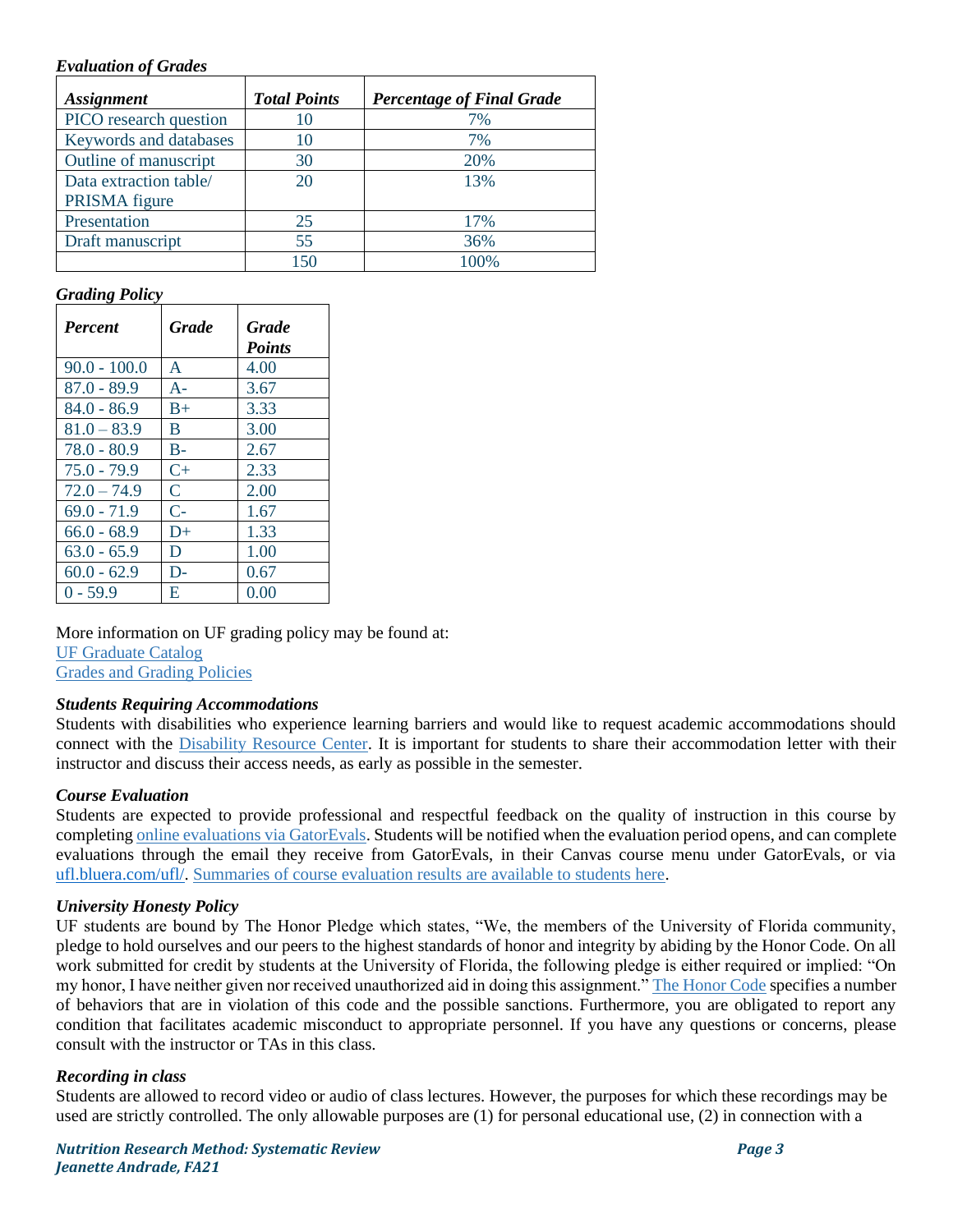complaint to the university, or (3) as evidence in, or in preparation for, a criminal or civil proceeding. All other purposes are prohibited. Specifically, students may not publish recorded lectures without the written consent of the instructor.

A "class lecture" is an educational presentation intended to inform or teach enrolled students about a particular subject, including any instructor-led discussions that form part of the presentation, and delivered by any instructor hired or appointed by the University, or by a guest instructor, as part of a University of Florida course. A class lecture does not include lab sessions, student presentations, clinical presentations such as patient history, academic exercises involving solely student participation, assessments (quizzes, tests, exams), field trips, private conversations between students in the class or between a student and the faculty or lecturer during a class session. Publication without permission of the instructor is prohibited.

To "publish" means to share, transmit, circulate, distribute, or provide access to a recording, regardless of format or medium, to another person (or persons), including but not limited to another student within the same class section. Additionally, a recording, or transcript of a recording, is considered published if it is posted on or uploaded to, in whole or in part, any media platform, including but not limited to social media, book, magazine, newspaper, leaflet, or third party note/tutoring services. A student who publishes a recording without written consent may be subject to a civil cause of action instituted by a person injured by the publication and/or discipline under UF Regulation 4.040 Student Honor Code and Student Conduct Code.

### *Software Use*

All faculty, staff, and students of the University are required and expected to obey the laws and legal agreements governing software use. Failure to do so can lead to monetary damages and/or criminal penalties for the individual violator. Because such violations are also against University policies and rules, disciplinary action will be taken as appropriate. We, the members of the University of Florida community, pledge to uphold ourselves and our peers to the highest standards of honesty and integrity.

### *Student Privacy*

There are federal laws protecting your privacy with regards to grades earned in courses and on individual assignments. For more information, please see the [Notification to Students of FERPA Rights.](https://registrar.ufl.edu/catalog0910/policies/regulationferpa.html)

### *Campus Resources:*

#### Health and Wellness

- *U Matter, We Care***:** If you or someone you know is in distress, please contac[t umatter@ufl.edu, 3](mailto:umatter@ufl.edu)52-392-1575, or visi[t U Matter, We Care website](https://umatter.ufl.edu/) to refer or report a concern and a team member will reach out to the student in distress.
- *Counseling and Wellness Center***:** [Visit the Counseling and Wellness Center website](https://counseling.ufl.edu/) or call 352-392-1575 for information on crisis services as well as non-crisis services.
- *Student Health Care Center*: Call 352-392-1161 for 24/7 information to help you find the care you need, or visit [the Student Health Care Center website](https://shcc.ufl.edu/)**.**
- *University Police Department***:** [Visit UF Police Department website](https://police.ufl.edu/) or call 352-392-1111 (or 9-1-1 for emergencies).
- *UF Health Shands Emergency Room / Trauma Center:* For immediate medical care call 352-733-0111 or go to the emergency room at 1515 SW Archer Road, Gainesville, FL 32608; Visit the UF Health Emergency Room and [Trauma Center website.](https://ufhealth.org/emergency-room-trauma-center)

### Academic Resources

- *E-learning technical support*: Contact the [UF Computing Help Desk a](http://helpdesk.ufl.edu/)t 352-392-4357 or via e-mail at [helpdesk@ufl.edu.](mailto:helpdesk@ufl.edu)
- *[Career Connections Center](https://career.ufl.edu/)*: Reitz Union Suite 1300, 352-392-1601. Career assistance and counseling services.
- *[Library Support](https://cms.uflib.ufl.edu/ask)*: Various ways to receive assistance with respect to using the libraries or finding resources.